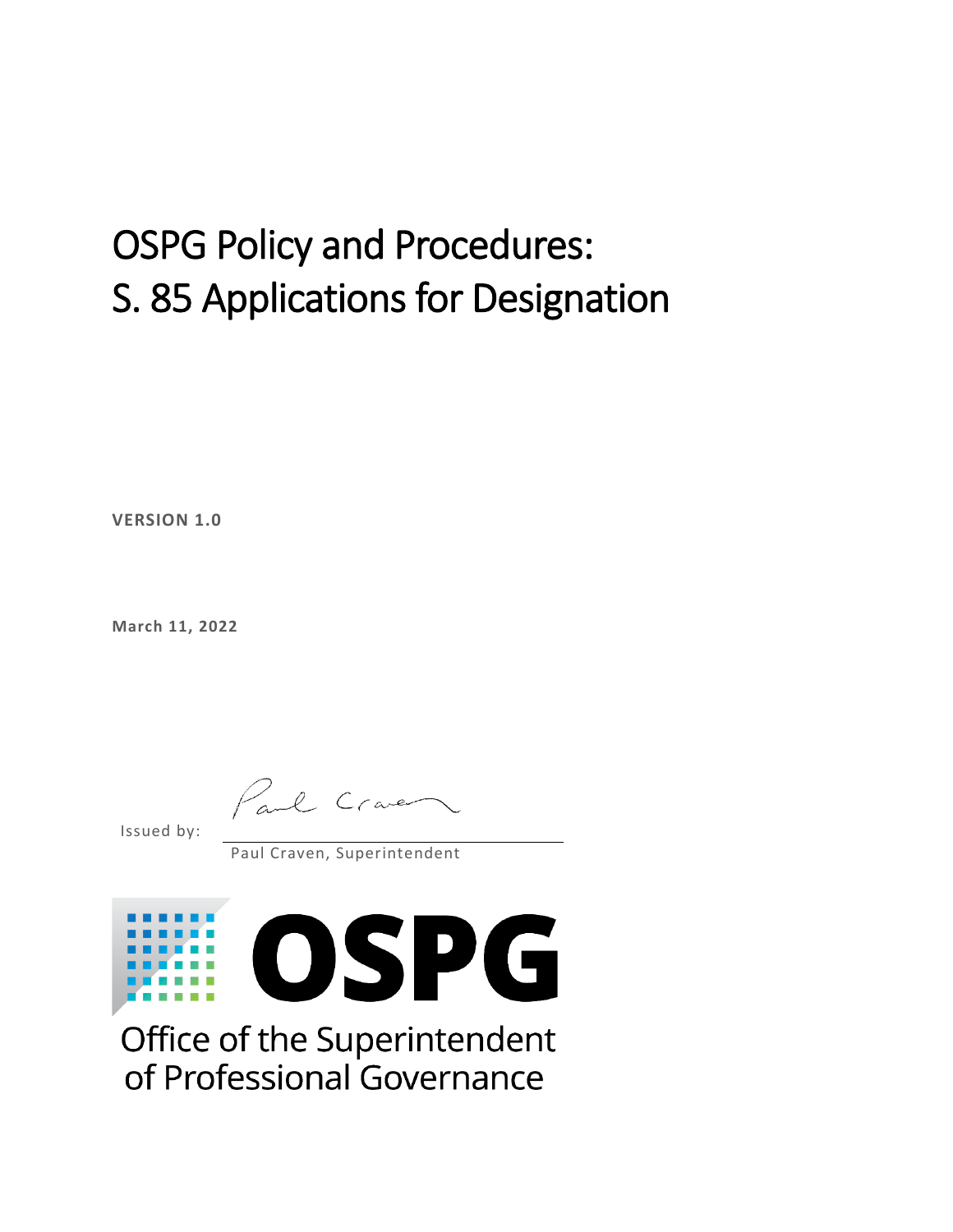

# **OSPG** | Office of the Superintendent<br>of Professional Governance

### Version Control History

| <b>Version #</b> | Date (YYY-MM-DD) | <b>Modification</b> | Approved by                 |
|------------------|------------------|---------------------|-----------------------------|
| 1.0              | 2022-03-11       | Initial version     | Paul Craven, Superintendent |
|                  |                  |                     |                             |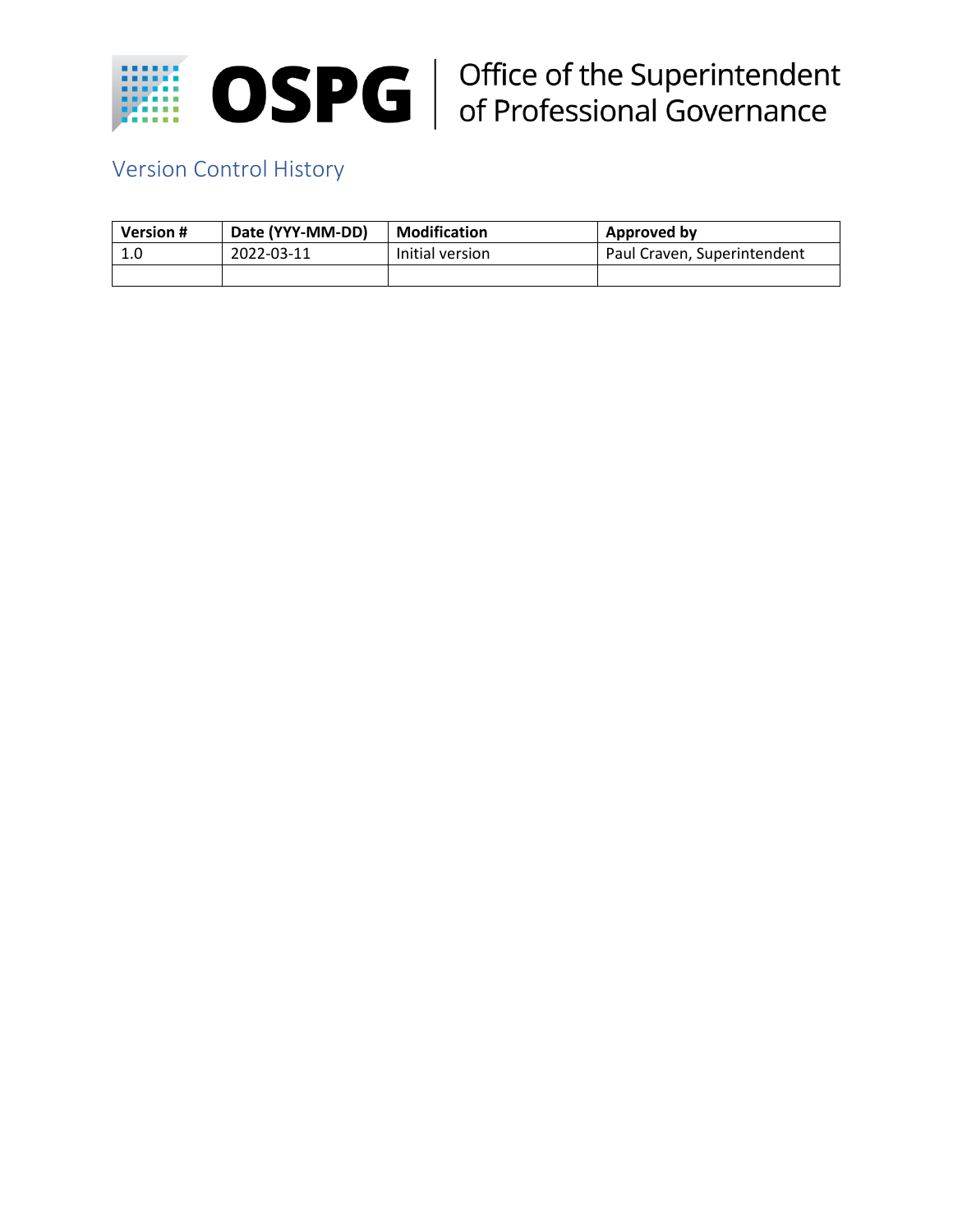

## **OSPG** | Office of the Superintendent<br>of Professional Governance

### OSPG Policy and Procedures: S. 85 Applications for Designation

#### Purpose

This document explains the policy and procedures of the Office of the Superintendent of Professional Governance (OSPG) for assessing professional regulators/professions for designation under the *Professional Governance Act* (PGA), and includes the following aspects:

- Expectations and timing considerations for OSPG review and feedback on draft applications
- Intake and processing of applications for timely decisions on whether to proceed to investigation
- Priority and timing for commencing investigations
- Investigation process expectations
- Conclusions of investigations and next steps

#### Background

The PGA includes provisions for designation that may bring currently regulated professions under the PGA or may add professions that lack a regulatory framework. The designation process can commence by application of a prospective regulatory body (s. 85) or on initiative of the Superintendent (s. 86). The Superintendent may refuse an application without investigation or may conduct an investigation to determine whether the profession should be designated under the PGA. This policy and procedure document concerns applications for designation.

Organizations wishing to submit a designation application should review and follow th[e OSPG Guidance:](https://professionalgovernancebc.ca/app/uploads/sites/498/2021/05/OSPG-s.-85-application-for-designation-web-1.1-20210505.pdf)  [Application for Designation under the Professional Governance Act](https://professionalgovernancebc.ca/app/uploads/sites/498/2021/05/OSPG-s.-85-application-for-designation-web-1.1-20210505.pdf) when developing their application.

#### Initial Information Meetings

- Any interested organization may wish to first set up an information meeting with OSPG to learn more about the designation process and/or the expectations and requirements for operating under the PGA.
- Requests can be sent to the OSPG inbox [\(ospgenquires@gov.bc.ca\)](mailto:ospgenquires@gov.bc.ca) or directly to Rebecca Freedman, Director of Policy, Legislation, Best Practices and Business Operations [\(Rebecca.Freedman@gov.bc.ca\)](mailto:Rebecca.Freedman@gov.bc.ca)

#### Draft Designation Application Review

- OSPG will work to review draft designation applications or portions of draft designation applications as requested prior to formal submission of designation applications and provide feedback on the information presented, including any gaps.
- Organizations wishing to have their draft designation application reviewed should contact Rebecca Freedman, Director of Policy, Legislation, Best Practices and Business Operations [\(Rebecca.Freedman@gov.bc.ca\)](mailto:Rebecca.Freedman@gov.bc.ca).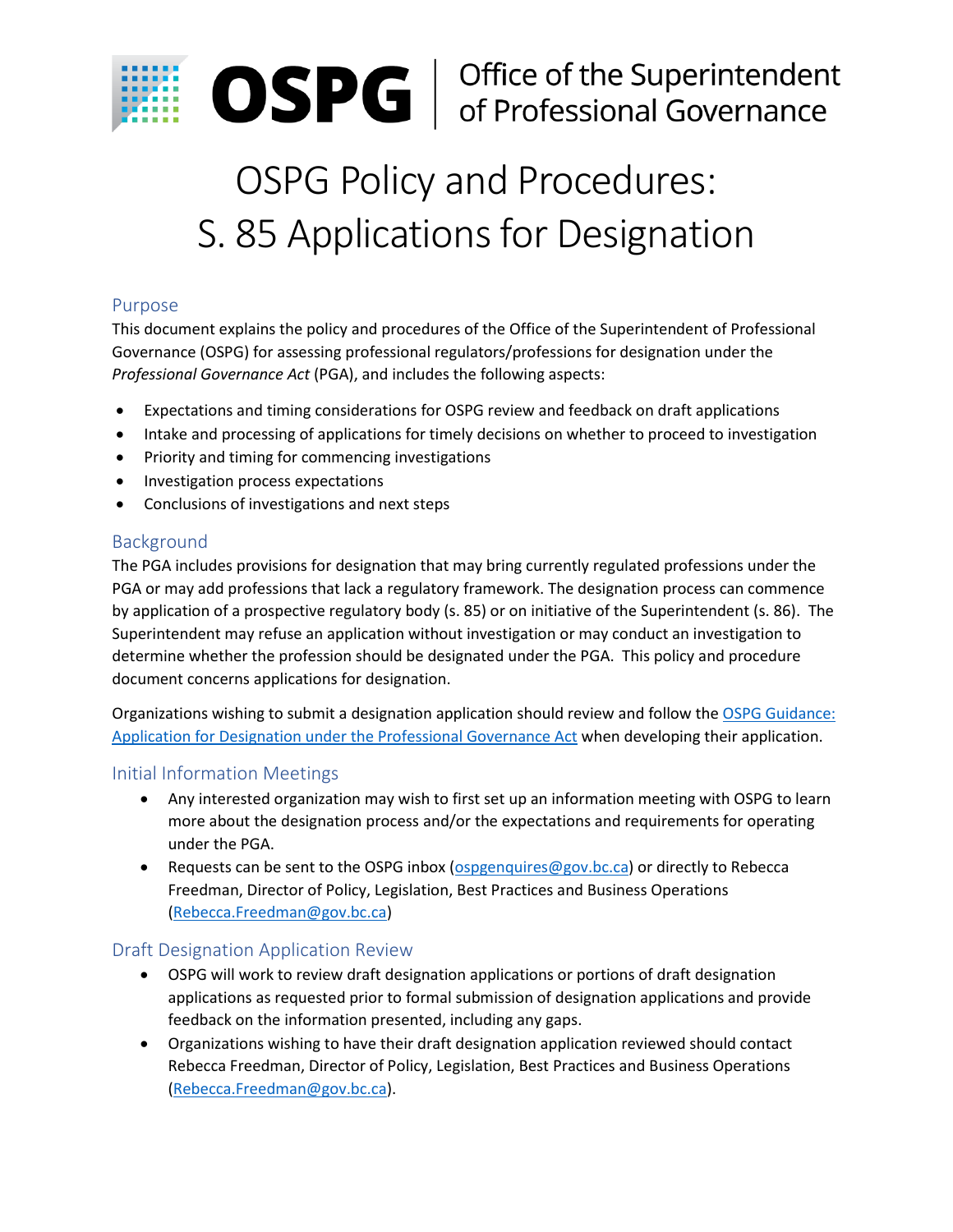

## **OSPG** | Office of the Superintendent<br>of Professional Governance

- OSPG timing for providing feedback is dependent on staff capacity and existing priorities. The Director will keep applicants informed of timing and progress.
- Verbal and/or written feedback may be provided.

#### Formal Submission of Designation Application

- Formal submissions of designation applications should be made to the Superintendent [\(Paul.Craven@gov.bc.ca](mailto:Paul.Craven@gov.bc.ca)) and cc'd to the Director ([Rebecca.Freedman@gov.bc.ca\)](mailto:Rebecca.Freedman@gov.bc.ca).
- At present, OSPG does not charge a fee for investigations; however it does have authority to do so.

#### Initial Assessment following Formal Submission

- OSPG will work to carry out a[n initial assessment](https://professionalgovernancebc.ca/app/uploads/sites/498/2021/03/Designation-criteria-web-20210309.pdf) of the designation application to support the Superintendent's decision regarding an investigation within a 60 day timeframe.
- Any delays to this timeframe will be communicated to the applicant, including delays related to existing initial assessments needing to be concluded prior to commencing new initial assessments.
- Applications will be assessed in the order in which they are submitted.
- Following the Superintendent's decision regarding an investigation, applicants will be notified in writing and, if applicable, will also be provided with an indication of when an investigation could commence.

#### Commencing Designation Investigations Following Decision to Investigate

- The order in which designation investigations are commenced may not follow the order in which designation applications are received.
- OSPG's ability to initiate a designation investigation may be based on capacity and the priority in which new designation investigations are opened may be based on strategic factors.
- Capacity examples include the need to conclude current designation investigations first or competing requirements on staff resources related to other operational needs.
- Strategic factor examples include real or imminent risks or challenges related to the practice of a profession or the governance of the profession.
- A designation investigation will commence following the posting of a notice in the Gazette.
- PGA s. 86 (3) outlines the actions that may be taken by the Superintendent in the course of the designation investigation.
- Time it takes to carry out an investigation may be between six to 12 months or longer.
- OSPG staff will keep the applicant informed of the process and timeline and may schedule meetings to collect or discuss additional information required in the course of the designation investigation.

#### Concluding Designation Investigations

• The designation investigation may conclude with recommendations to the Superintendent on whether the profession should be designated and how it could be regulated.